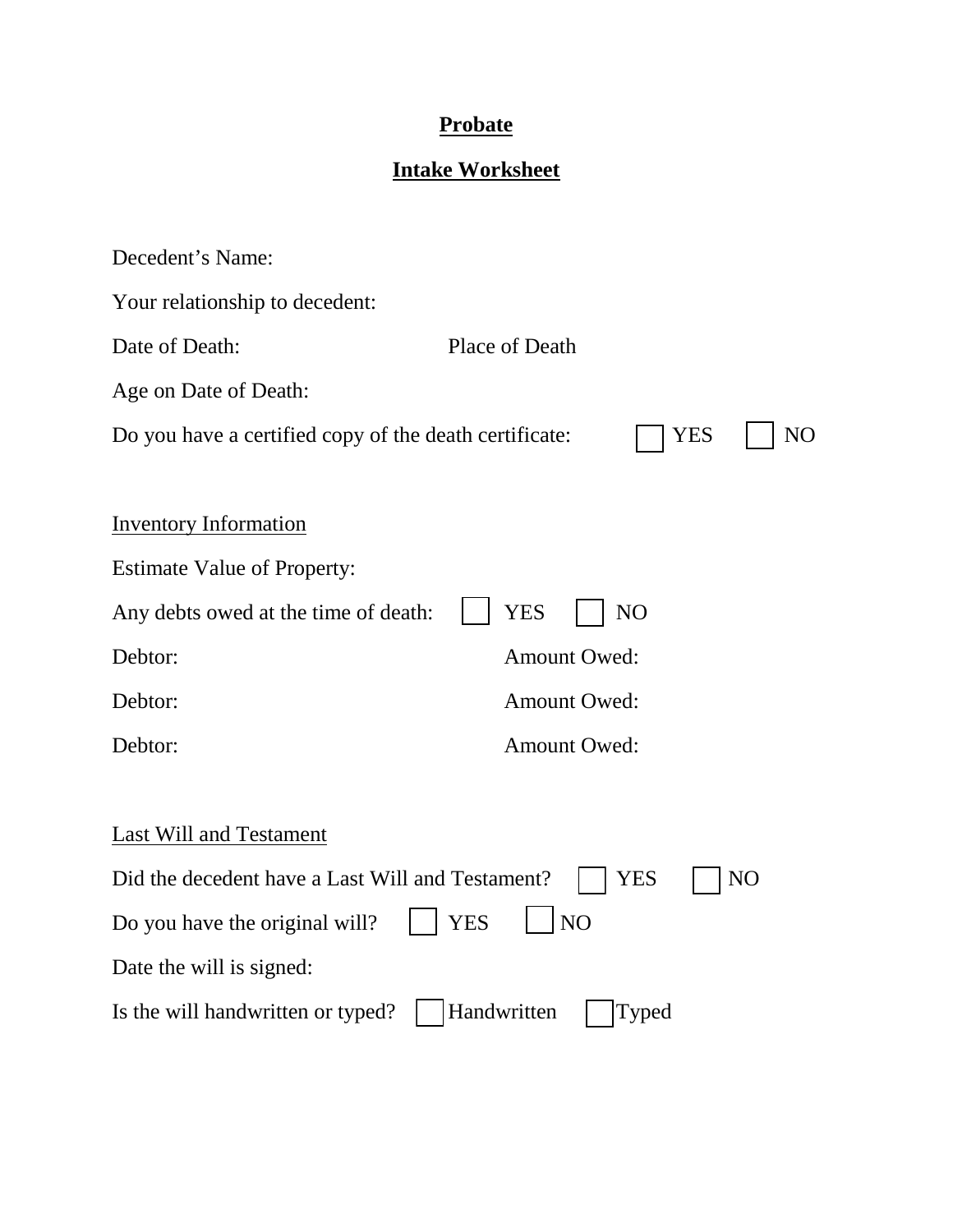If the will is handwritten, name two people who can testify to decedent's handwriting

Witness #1 Name:

Current Address:

Current Phone Number:

Witness #2 Name:

Current Address:

Current Phone Number:

| Is the will attested? (Signed by 2 witnesses) $\Box$ YES $\Box$ NO |  |
|--------------------------------------------------------------------|--|
| Does the will have a self-proving affidavit? $\Box$  YES $\Box$ NO |  |
| Person named as Executor:                                          |  |

Beneficiary #1

Name:

Current Address:

Current Telephone #:

Relationship to Decedent:

Beneficiary #2

Name:

Current Address:

Current Telephone #:

Relationship to Decedent: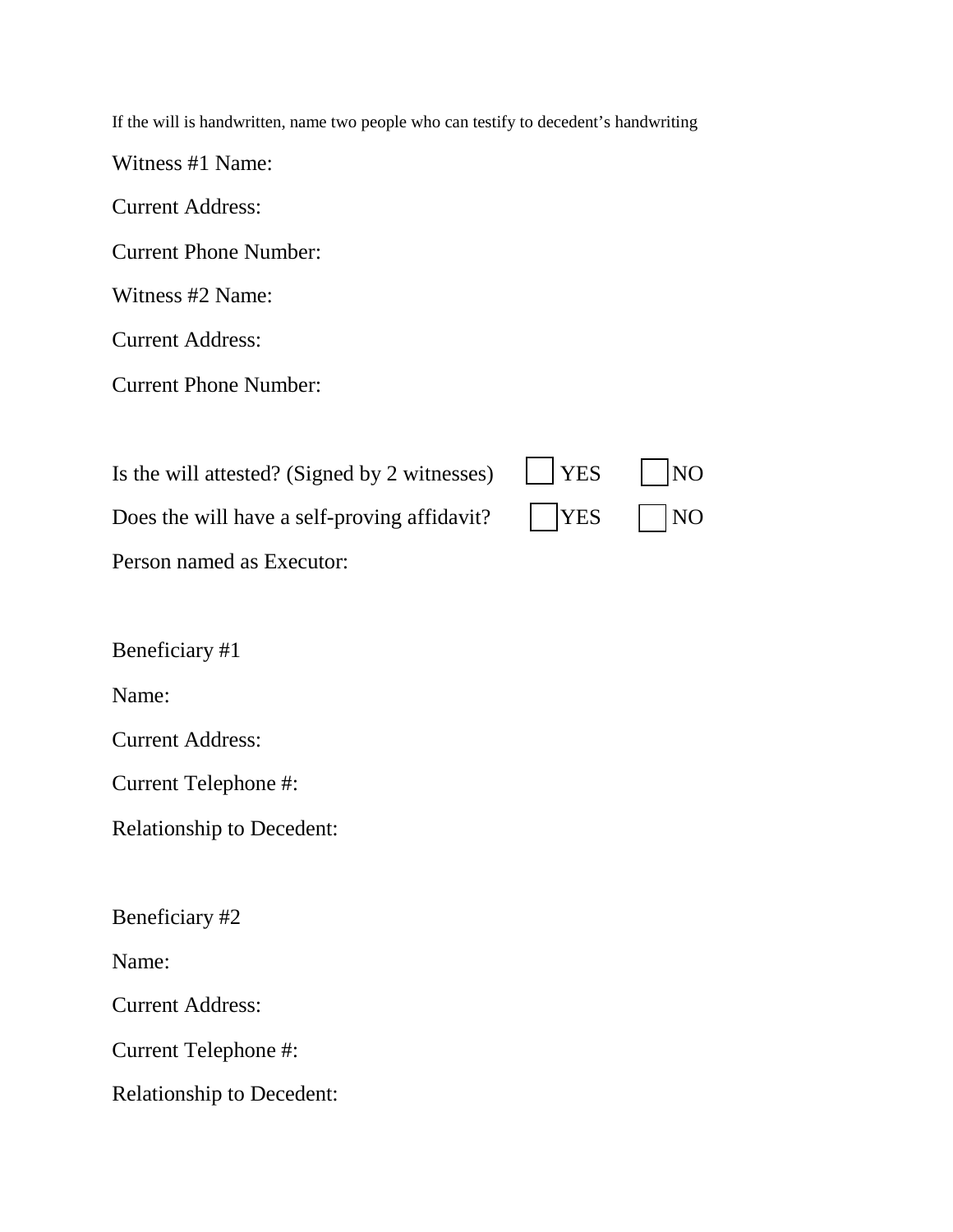| Beneficiary #3                                                          |  |  |  |
|-------------------------------------------------------------------------|--|--|--|
| Name:                                                                   |  |  |  |
| <b>Current Address:</b>                                                 |  |  |  |
| Current Telephone #:                                                    |  |  |  |
| <b>Relationship to Decedent:</b>                                        |  |  |  |
|                                                                         |  |  |  |
| <b>Marital History</b>                                                  |  |  |  |
| Was the Decedent married at the time of death?<br>YES<br>N <sub>O</sub> |  |  |  |
| Spouse's Name:                                                          |  |  |  |
| Date of Marriage:                                                       |  |  |  |
| Place of Marriage:                                                      |  |  |  |
| Divorce<br><b>Dissolution Date:</b><br>Death                            |  |  |  |
| If spouse predeceased decedent, how was the estate handled?             |  |  |  |
| <b>NONE</b><br>Affidavit of Heirship<br>Probate                         |  |  |  |
|                                                                         |  |  |  |
| <b>Familial History</b>                                                 |  |  |  |
| Did the Decedent have children?<br>YES<br>N <sub>O</sub>                |  |  |  |
| Child's Name:<br>Date of Birth:                                         |  |  |  |
| Father's Name:                                                          |  |  |  |
| <b>Current Address:</b>                                                 |  |  |  |
| <b>Current Phone Number:</b>                                            |  |  |  |